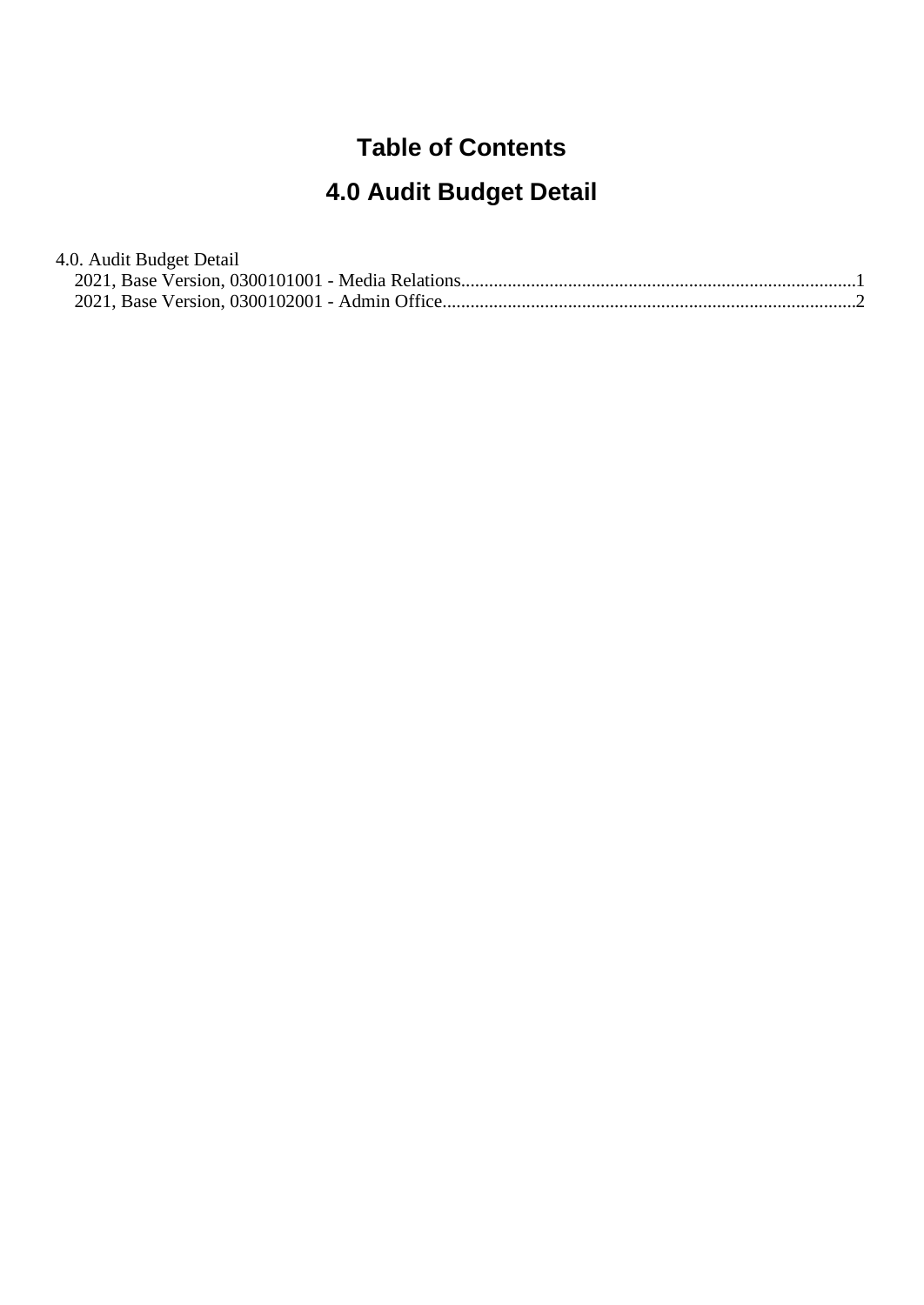<span id="page-1-0"></span>

### **2021 BUDGET VOLUME**

**Ministry:** 030 - National Media Commission **Department:** 03001 - Gen. Admin **Organisation:** 0300101001 - Media Relations **Government Function:** 00000 - Unspecified Gov. Function **Location:** 0000000 - UnSpecified Location

| 0300101001 - Media Relations                                            | 13,370 |
|-------------------------------------------------------------------------|--------|
| 11001 - Central GoG & CF                                                | 13,370 |
| 480101 - Improve participation of civil society in national development | 13,370 |
| 03002 - Media Regulation and Management                                 | 13,370 |
| 03002001 - Media Affairs                                                | 8,370  |
| <b>Unspecified Project</b>                                              | 8,370  |
| 030001 - Regulation of media landscape                                  | 8,370  |
| 22107 - Training, Seminar and Conference Cost                           | 8,370  |
| 2210709 - Seminars/Conferences/Workshops - Dome                         | 8,370  |
| 03002002 - Media Complaints Settlements                                 | 5,000  |
| <b>Unspecified Project</b>                                              | 5,000  |
| 030002 - Settlement of media complaints and disputes                    | 5,000  |
| 22107 - Training, Seminar and Conference Cost                           | 5,000  |
| 2210709 - Seminars/Conferences/Workshops - Dome                         | 5,000  |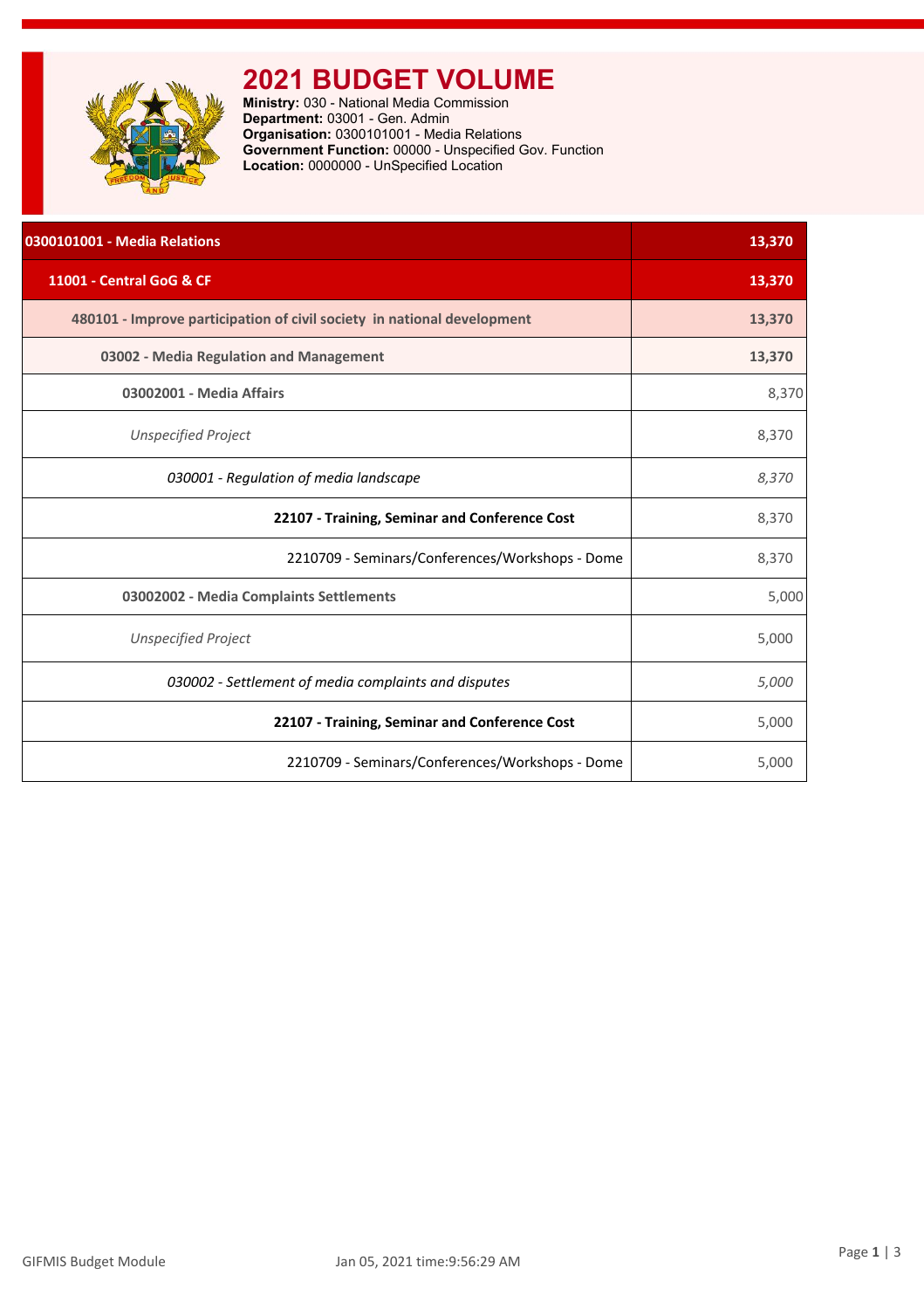<span id="page-2-0"></span>

# **2021 BUDGET VOLUME**

**Ministry:** 030 - National Media Commission **Department:** 03001 - Gen. Admin **Organisation:** 0300102001 - Admin Office **Government Function:** 70830 - Broadcasting and Publishing Services **Location:** 0304304 - Osu Klotey

| 0300102001 - Admin Office                                               | 822,360 |
|-------------------------------------------------------------------------|---------|
| 11001 - Central GoG & CF                                                | 822,360 |
| 480101 - Improve participation of civil society in national development | 235,000 |
| 03001 - Management and Administration                                   | 235,000 |
| 03001001 - General Administration and Finance                           | 235,000 |
| <b>Unspecified Project</b>                                              | 235,000 |
| 085101 - Internal management of the organisation                        | 235,000 |
| 22101 - Materials and Office Consumables                                | 8,000   |
| 2210101 - Printed Material and Stationery                               | 5,000   |
| 2210102 - Office Facilities, Supplies and Accessorie                    | 1,000   |
| 2210103 - Refreshment Items                                             | 2,000   |
| 22102 - Utilities                                                       | 6,000   |
| 2210201 - Electricity charges                                           | 4,000   |
| 2210202 - Water                                                         | 1,500   |
| 2210204 - Postal Charges                                                | 500     |
| 22103 - General Cleaning                                                | 600     |
| 2210301 - Cleaning Materials                                            | 600     |
| 22104 - Rentals/Lease                                                   | 23,000  |
| 2210403 - Rental of Office Equipment                                    | 1,000   |
| 2210404 - Hotel Accommodations                                          | 20,000  |
| 2210406 - Rental of Vehicles                                            | 2,000   |
| 22105 - Travel and Transport                                            | 192,060 |
| 2210502 - Maintenance and Repairs - Official Vehic                      | 10,000  |
| 2210503 - Fuel and Lubricants - Official Vehicles                       | 160,000 |